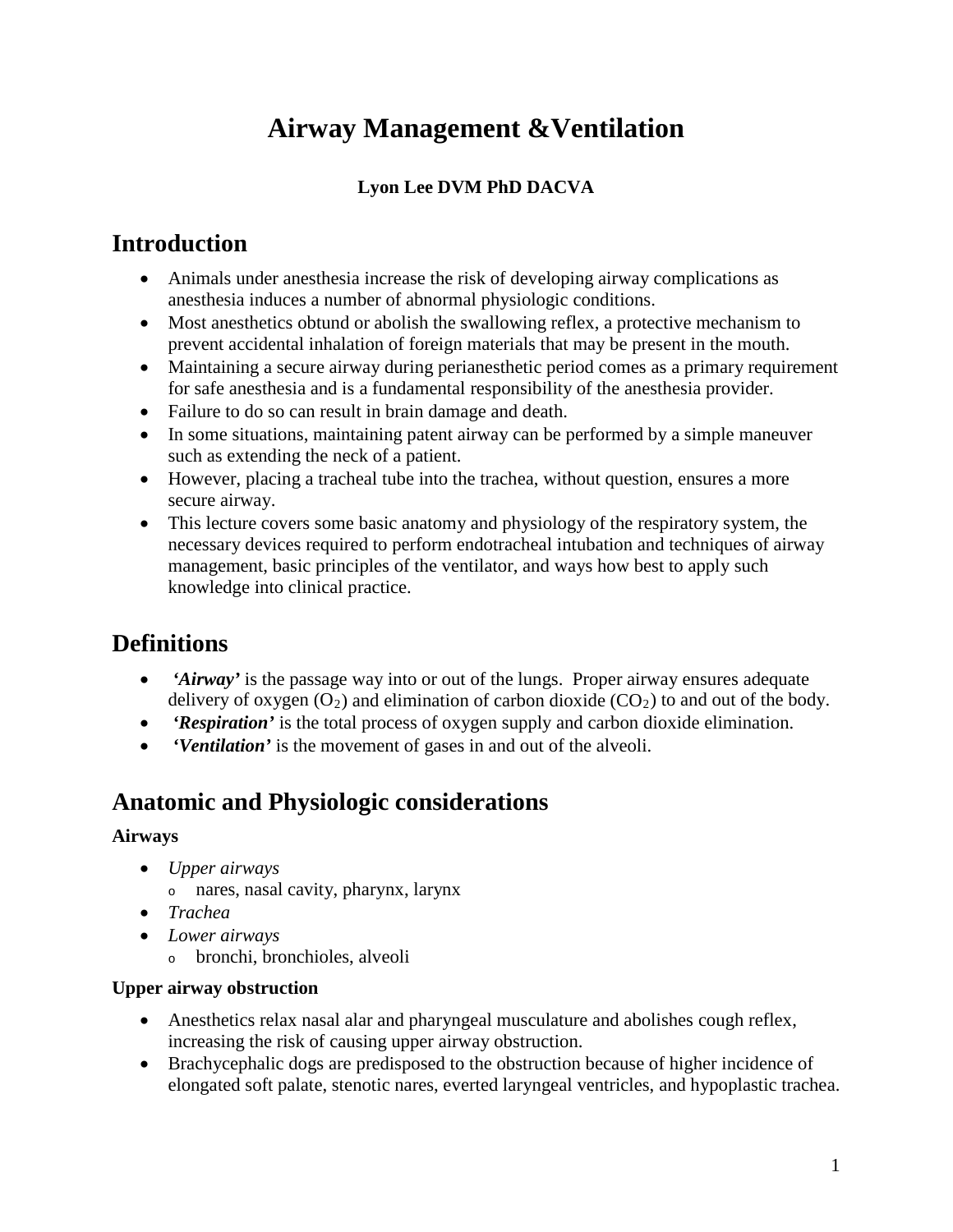- Treatment
	- <sup>o</sup> Remove the source of obstruction (physical objects, regurgitated materials etc.)
	- <sup>o</sup> Extend the head and pull the tongue out
	- <sup>o</sup> Perform endotracheal intubation, or when intubation is not feasible perform tracheostomy (but this is rarely needed)

#### **Lower airway obstruction**

- May develop due to accidental aspiration of regurgitants, saliva, or due to pulmonary edema, microbes induced infection, and presence of underlying small airway obstruction.
- Increased delivery of tidal volume, increased inspiratory pressure all have shown to improve ventilation in this patient, but in general harder to treat than upper airway complications.
- Depending on the magnitude of the complications (e.g., asthma or COPD) treatment with bronchodilators may be indicated.

#### **Ventilation and gas exchange**

- $V_E$ ; total minute ventilation
- $V_T$ : tidal volume
- f: respiratory rate

$$
V_E{=}\ V_T\ x\ f
$$

- Suppose the volume exhaled with each breath is 500 ml and there are 15 breaths/min, then the total volume leaving the lung each minute is  $500 \times 15 = 7500 \text{ ml/min}$  (total minute ventilation,  $V_E$ )
- To increase ventilation,  $V_T$  or f, or both need to be increased.

#### **Poiseuille's law and airway resistance**

$$
Q = \frac{P\pi r^4}{8nL}
$$

- Q: Gas flow, P: pressure difference, r: tube radius, n: viscosity of the gas, L: tube length
- Ohm's law states  $V = IR$ , or Pressure = Flow x Resistance
- From above as defined by Poiseuille's equation and Ohm's law, Resistance changes relative to several factors:
- Resistance =  $\frac{8n_1}{4}$ *r nL*
	- <sup>o</sup> Therefore, any reduction in the radius of the airway is INVERSELY related to the resistance, since R =  $\frac{1}{r^4}$ *r*
	- <sup>o</sup> A 50*%* reduction in the radius results not in a doubling of the resistance but rather a 16-fold increase!!
	- <sup>o</sup> However, doubling the length (L) through which the patient is breathing will simply double the resistance.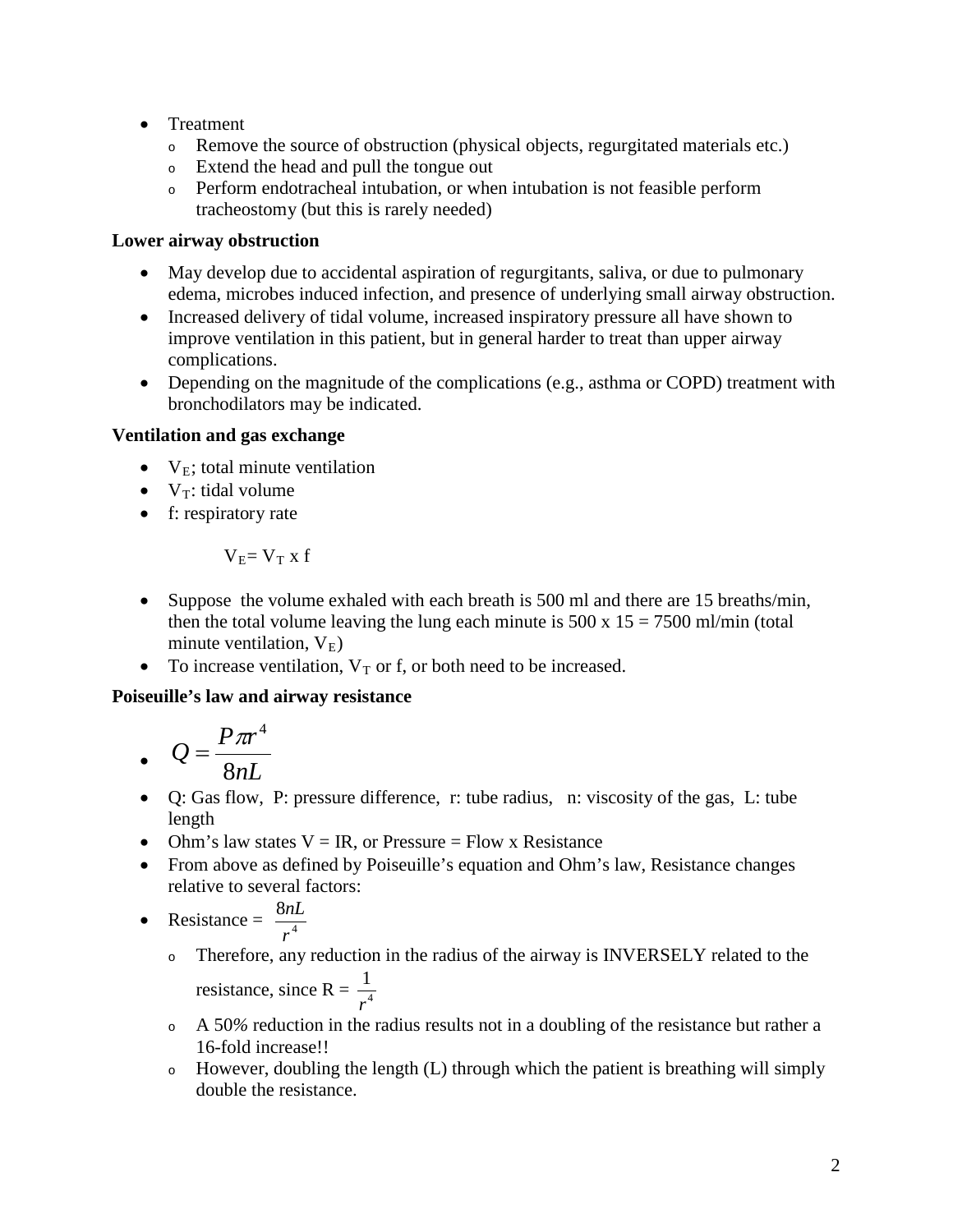*Changes of flow resistance in response to changes of radius*



### **Face masks**



- The photo above shows different sizes of masks.
- Clear plastic masks offer advantages of being able to see inside if a patient regurgitates.
- Use the smallest mask that will fit your patient minimize dead space.
- They provide a means of administering oxygen and inhalant anesthetic, but important to recognize limitations:
	- <sup>o</sup> They do NOT protect the airway from aspiration
	- <sup>o</sup> They do NOT provide a patent airway
	- <sup>o</sup> Limited ability to support ventilation if apnea or hypoventilation occurs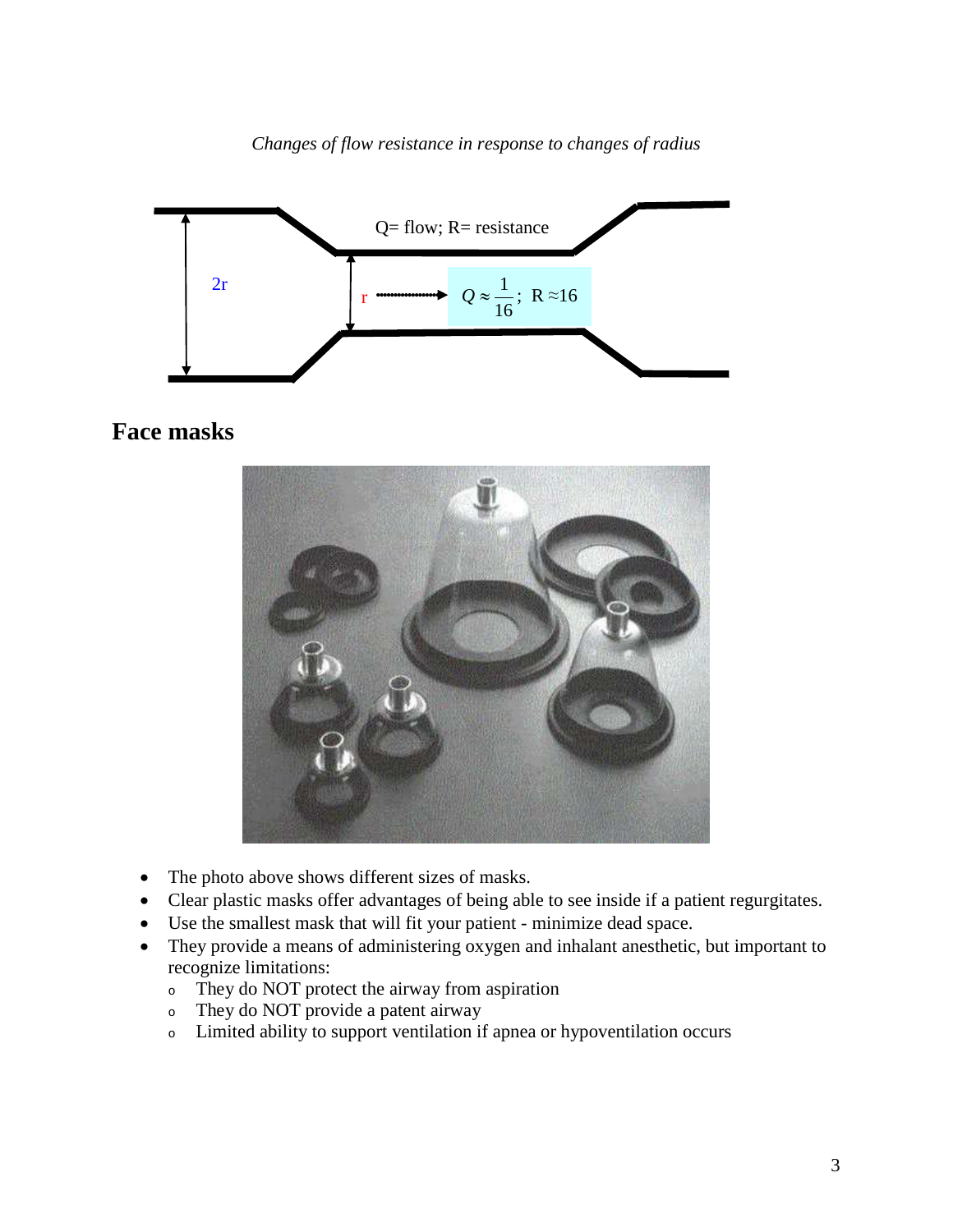## **Endotracheal intubation**

#### **Endotracheal tubes**

- Murphy (most commonly used)
	- <sup>o</sup> Cuffed or uncuffed, hole at the tip (Murphy eye)
	- <sup>o</sup> Murphy eye allows bypass of the air when the patient end is accidentally blocked
- Magill
	- <sup>o</sup> Cuffed or uncuffed, no hole at the tip
- Cole
	- <sup>o</sup> Tapered end provide tight seal, no cuff, no hole

#### *The photo below shows a cuffed Murphy endotracheal tube*



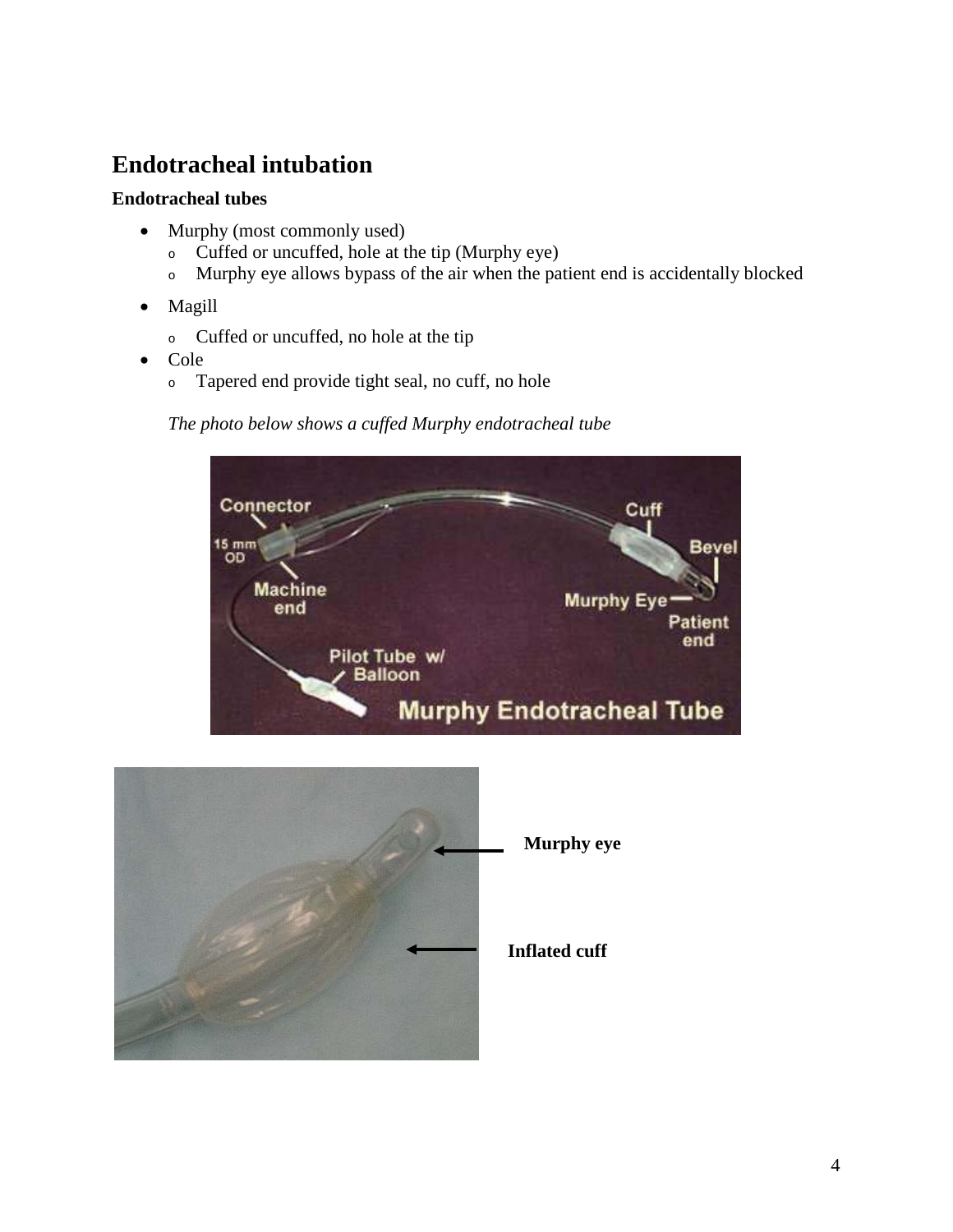#### **Ideal tube size**

- Select the largest possible diameter without a danger to damaging larynx or trachea
- Length should be from the tip of the nose to the point of the shoulder (see photo below)
- Too long tube can result in endobronchial intubation and unintentional one lung ventilation
- Excessive tube length extending out of the oral cavity results in increased dead space ventilation (cut to the length if necessary)



**Point of shoulder**

#### **Intubation techniques**

- Direct visualization; dogs, cats, small ruminants, swine, etc. (laryngoscopy useful)
- Digital palpation; cattle (best performed with guide stomach tube)
- Blind; horses (easier than in most species)

#### **Proper cuff inflation**

- Overinflation of the endotracheal tube cuff may cause
	- <sup>o</sup> Pressure necrosis of the tracheal epithelium
	- <sup>o</sup> Collapse of the endotracheal tube and airway occlusion (more common with softer silicone type endotracheal tubes)
- To properly inflate the endotracheal tube cuff, the 'minimal leak method' should be employed
	- <sup>o</sup> Intubate the patient
	- <sup>o</sup> Administer a positive pressure breath, reaching a peak airway pressure of about 20 cmH2O (or watch for a moderate amount of chest rise if a pressure manometer is not available)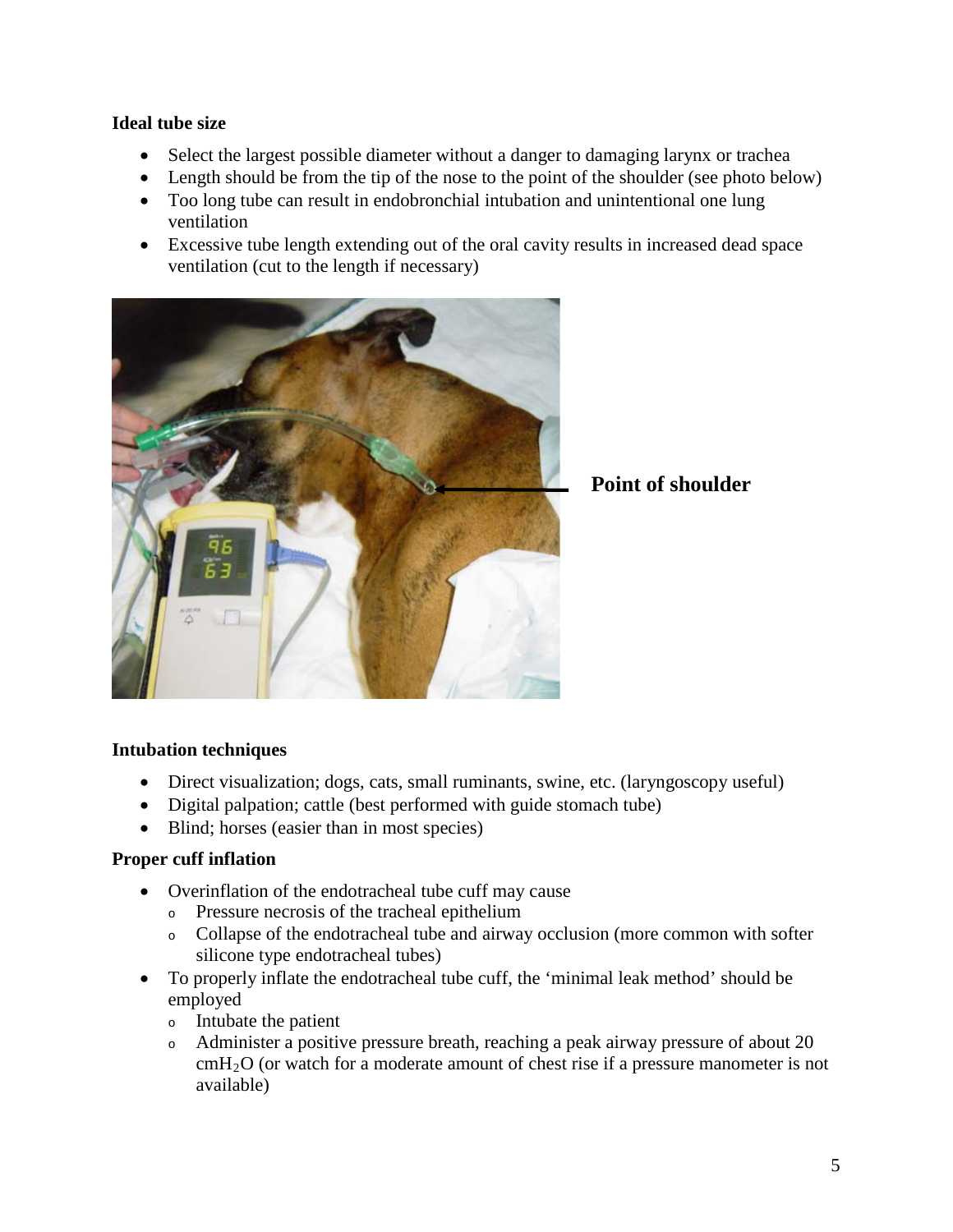- <sup>o</sup> While administering the positive pressure breath, listen for an airway leak or sniff for trace of anesthetic gas at the level of your patient's mouth
- <sup>o</sup> If you do not hear any air leaking around the endotracheal tube, do not inflate the cuff
- <sup>o</sup> If you do hear an air leak around the endotracheal tube, inflate the cuff with a small amount of air (volume is relative to tube size)
- <sup>o</sup> Repeat the above process just until you no longer can hear a leak or smell anesthetic gas at a peak airway pressure of just under  $20 \text{ cm}H_2O$  pressure
- You may need to recheck cuff inflation
	- <sup>o</sup> After 15 20 minutes of anesthesia as your patient's anesthetic depth deepens, the laryngeal and tracheal muscles may relax, and an airway leak may develop

#### **Special techniques for endotracheal intubation (difficult airways)**

- Guide tube (stylet) technique
- Retrograde intubation technique
- Endotracheal intubation through nasal passage (nasotracheal intubation)
- Endotracheal intubation through lateral pharyngostomy
- Endotracheal intubation using a fiber-optic endoscope
- Endotracheal intubation by tracheostomy
- For full technical details of these techniques see pp528-531 of Veterinary Anesthesia (Thurmon et al. 1996).

#### **Laryngoscopy**

- Laryngoscopes are composed of two parts; laryngeal blade and handle (see photo below).
- The laryngoscope's light source is the main benefit of laryngoscopy, but the blade can be used to manipulate the tongue, soft palate, and epiglottis to view the glottis. NB. Use the laryngoscope to depress the base of the tongue, not the epiglottis. Depressing the epiglottis directly with the laryngeal blade increases the risk of traumatizing the epiglottis inducing airway complications.
- Blades come in different sizes and types, size ranging from 0 (small) to 5 (large) adequate for most small animals.
- Customized blades with extra length are available for use in some species including pigs, llamas, and big cats.
- Two most common types available in the market are the Miller (straight) and the McIntosh (curved), and there are numerous modifications based on these two.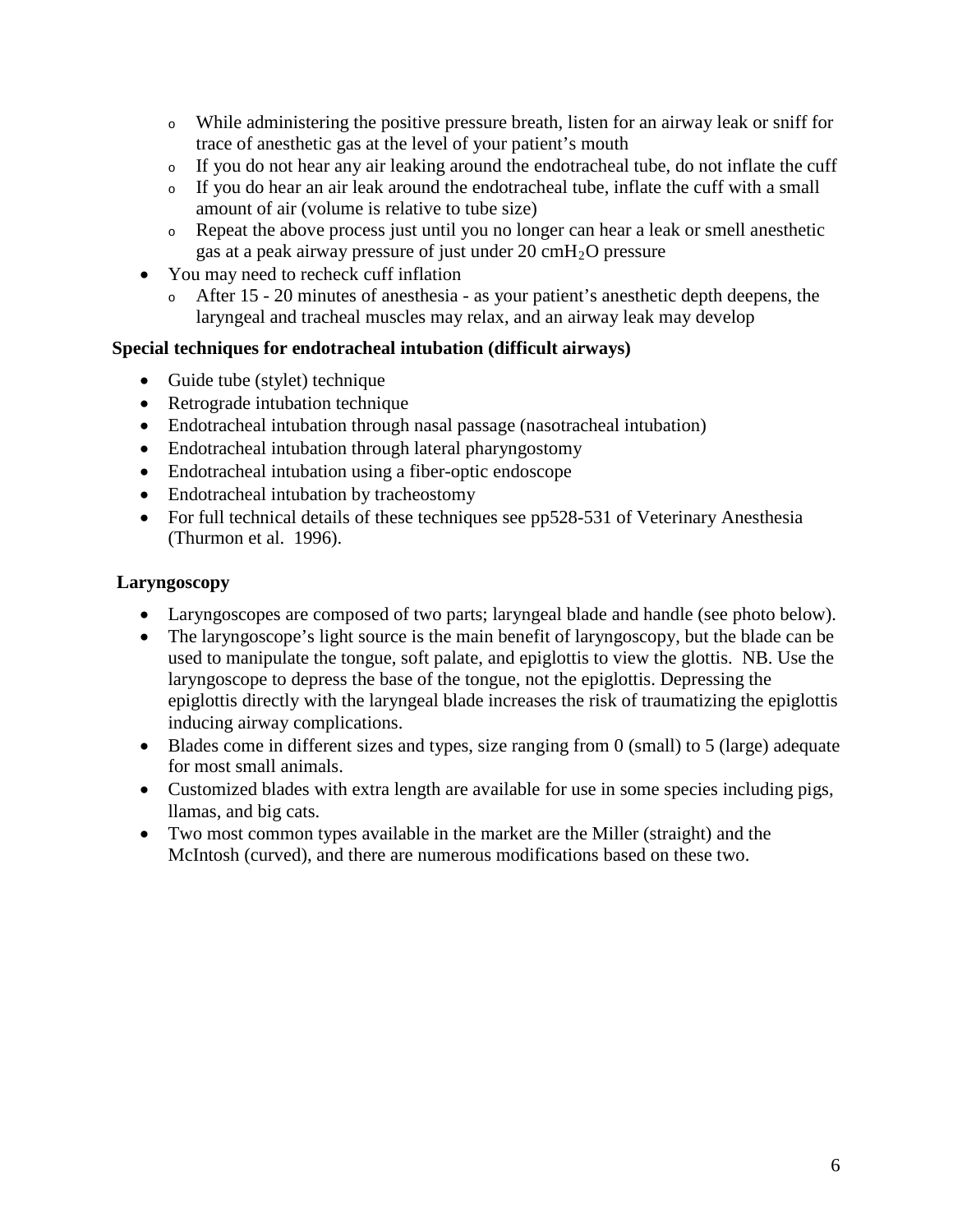

# **Laryngeal blade**

# **Laryngoscope handle**



| (Type)   | (Size)         |
|----------|----------------|
| Miller   | 0              |
| McIntosh | 1              |
| Miller   | $\overline{2}$ |
| McIntosh | 3              |
| McIntosh | 4              |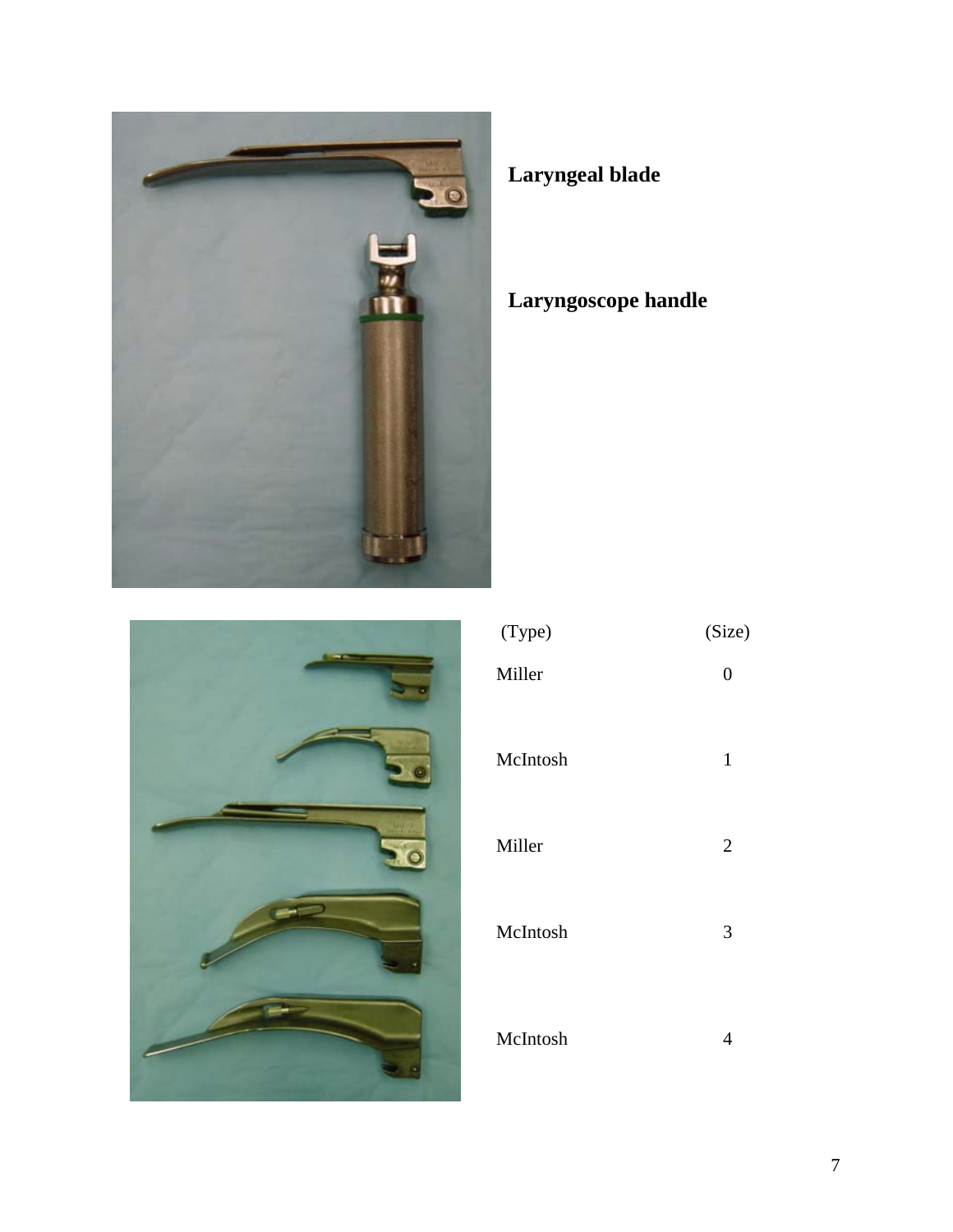## **Species specific problems and troubleshooting**

- Ruminants carry greater risk of aspiration of the gastric contents during anesthesia: adequate cuff inflation of the endotracheal tubes is essential.
- In ruminants, particularly in cattle, under general anesthesia the breathing is characterized with rapid and shallow in pattern, but the exact cause of this is unclear, and this poses little clinical significance.
- Postanesthesia laryngospasm is a significant cause of postanesthetic airway complication in the cat, usually trauma induced. Topical administration of lidocaine may help prevent it, but in severe cases, reintubation is necessary to deal with the complication.
- Horses are obligatory nasal breathers and common incidence of nasal swelling and congestion following general anesthesia is a major cause of airway obstruction. A short nasal tube is commonly placed at recovery which serves to provide a patent airway.

# **Control of respiration**

- Respiratory function is controlled by central respiratory centers, central and peripheral chemoreceptors, pulmonary reflexes and non-respiratory neural input.
- Blood gas tensions and hydrogen ion concentration are monitored by central and peripheral chemoreceptors that return signals to central neural controller to provide necessary feedback adjustments in ventilation.
- Central neural control mechanism regulate the activity of the primary and accessory respiratory muscles.
- Central chemoreceptors are located on the ventral surface of the medulla and bathed by cerebrospinal fluid and plays a significant regulatory role in conscious animals by affecting total minute ventilation and alveolar ventilation.
- Peripheral chemoreceptors are located on the carotid and aortic bodies and sensitized to increase respiratory drive when  $PaO<sub>2</sub>$  falls below 60 mmHg.

# **Drug's effect on control of ventilation**

- Anesthetics alter the central and peripheral chemoreceptor response to  $CO_2$  and  $O_2$  in a dose-dependent manner.
- Opioids shift the  $CO_2$  response curve to the right, and cause additive depression of the respiratory center. At the clinical dose respiration complication is very rare.
- *Tranquillizers*
	- <sup>o</sup> Phenothiazine and benzodiazepines often reduce respiratory rate, but do not appreciably alter arterial  $CO<sub>2</sub>$
	- <sup>o</sup> Alpha 2 adrenergic receptor agonists produces laryngeal relaxation and an alteration of pulmonary mechanics (compliance and resistance).
		- $\alpha$  PaCO<sub>2</sub> is not significantly altered, but a fall of PaO<sub>2</sub> as low as 30-50 mmHg in the sheep has been reported, although in most domestic species this severe reaction is not observed.
		- ¤ There is an increase of lower respiratory airway resistance.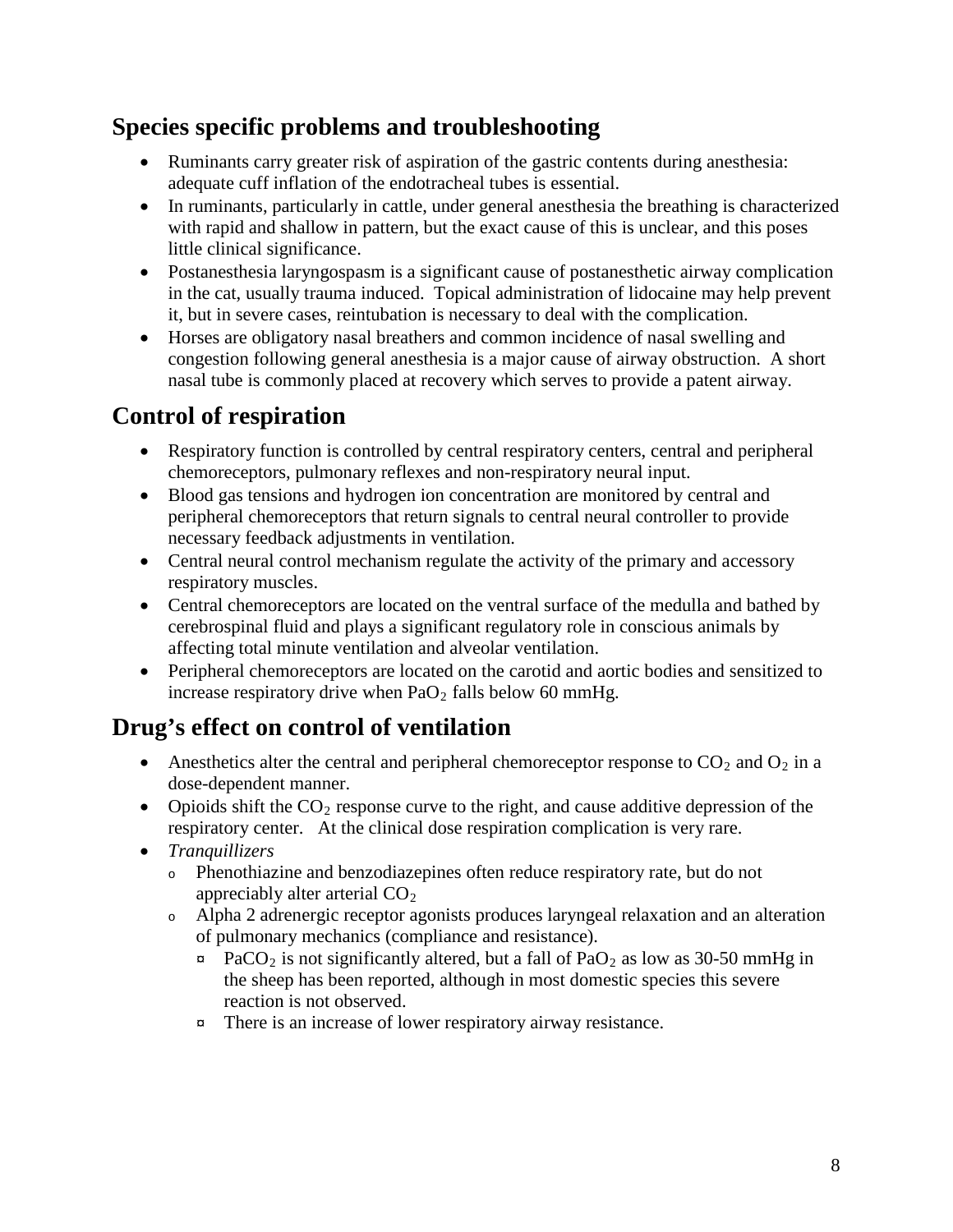## **Changes of ventilation-perfusion (V/Q) relationship during anesthesia**

- PaO<sub>2</sub> decreases more dramatically during general anesthesia in large animals than smaller animals. The primary attributor is believed to be increased V/Q mismatches.
- Hypoxic pulmonary vasoconstriction (a protective mechanism) re-directs blood flow to better ventilated area in the lung. Anesthetics cause marked reduction in this protective response, resulting in further V/Q mismatch.

## **Ventilator**

- Anesthesia ventilators provide controlled ventilation to patients under general anesthesia
- Simply, anesthesia ventilator is a reservoir bag (a bellow or concertina bag) in a closed container (bellows housing) that can substitute for the reservoir bag of an anesthesia breathing system.
- The anesthesia ventilator performs the same job as the anesthetist who periodically squeezes the breathing system's reservoir bag to ventilate the patient, lessening laborious workload of the anesthetist and thereby minimizing the potential for distraction.
- Classification is through power source, drive mechanism and cycling mechanism.
	- <sup>o</sup> Power source; electrical, or compressed gas or both
	- <sup>o</sup> Drive mechanism; commonly compressed gas even when electrical source is used.
	- <sup>o</sup> Cycling mechanism is typically time cycled.
	- <sup>o</sup> Other mechanisms include pressure cycled, volume cycled, but timing mechanism plays a major role in ventilatory function, even in these two.
- For additional details about anesthesia ventilators see pages 535-556 of Veterinary Anesthesia (Thurmon et al. 1996).
- A variety of ventilators are manufactured by different vendors, and may come in a standalone unit or built into the anesthetic machine.
- The decision to choose which type will depend on what suits better for the clinical need a practitioner has, based on the animal species and economic consideration.
- The cost for most stand-alone ventilator adequate for small animal use should fall into the range of \$ 2000 to \$ 5000.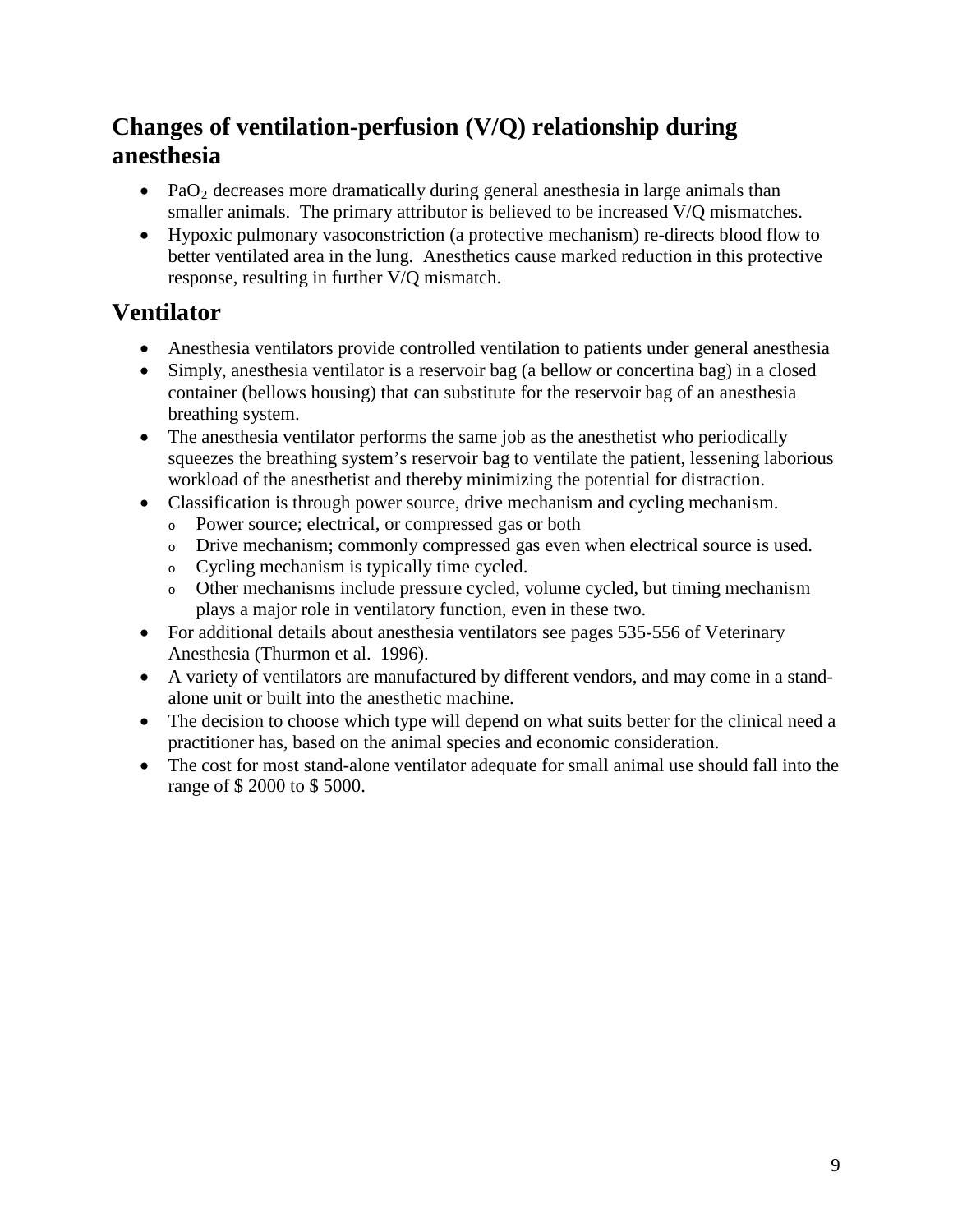#### **Ascending bellows (see photo below)**

- Most new ventilators are of this type
- Safer if an airway leak is present, bellows no longer ascends to the top, letting you know that a leak exists





#### **Descending Bellows – Metomatic (see photos below)**

• Older design, but still very functional. The ventilators that we routinely use in our hospital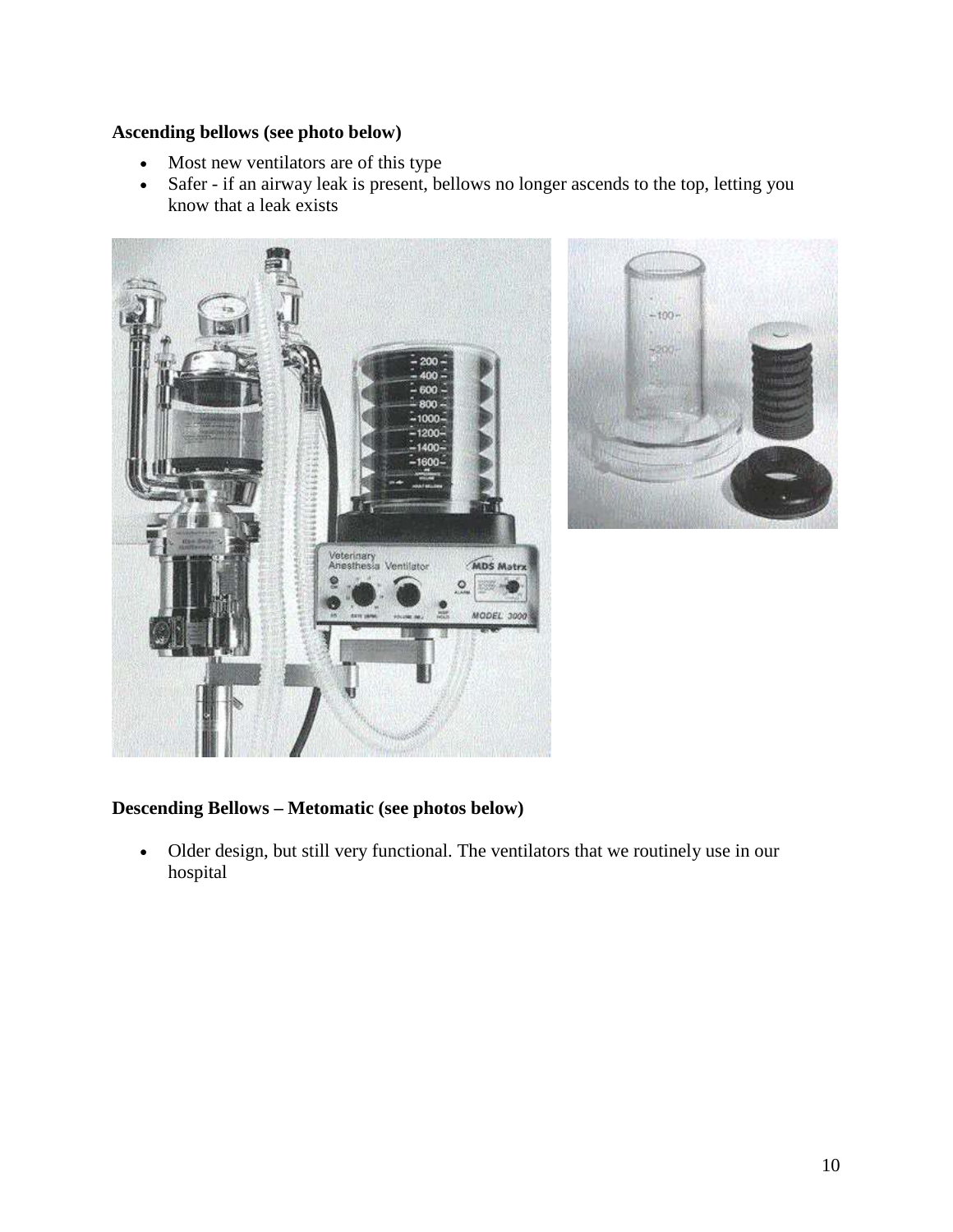



#### **Metomatic controls**

- Power: on/off
- Expiratory flow rate: used to adjust character of ventilation
- Inspiratory flow rate: used to adjust character of ventilation
- Expiratory time: controls respiratory rate
- Inspiratory hold: used to maintain inspiratory pressure to reinflate atelectatic lungs
- Inspiratory pressure: used to adjust maximal inspiratory pressure generated
- Inspiratory trigger effort: can be adjusted to make ventilator function in 'assist' mode patient initiates breath, ventilator just assists to increase tidal volume (rarely used)
- Tidal volume (knob on back of bellows): adjusts tidal volume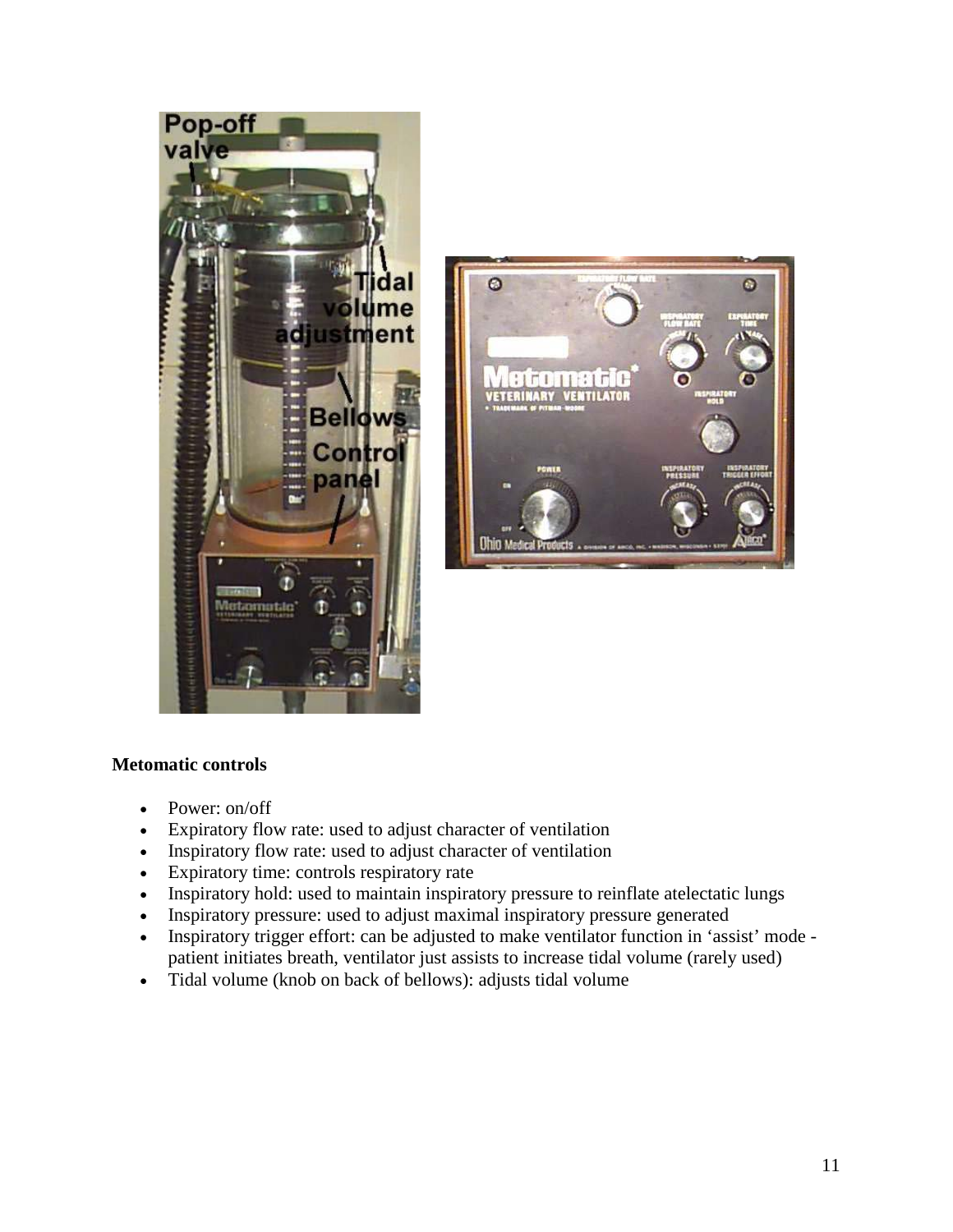

- Note drive gas is oxygen (see above photo on the left) an important safety feature!
- If a leak develops in the bellows, oxygen will enter the bellow and be delivered to the patient; this prevents delivering a hypoxic gas mixture
- Beware! Running a ventilator off of an E cylinder will deplete the cylinder fairly rapidly
- A ventilator is nothing more than a mechanical rebreathing bag
- Therefore, the ventilator always attaches where the rebreathing bag attaches to a breathing circuit! (see above photo on the right)